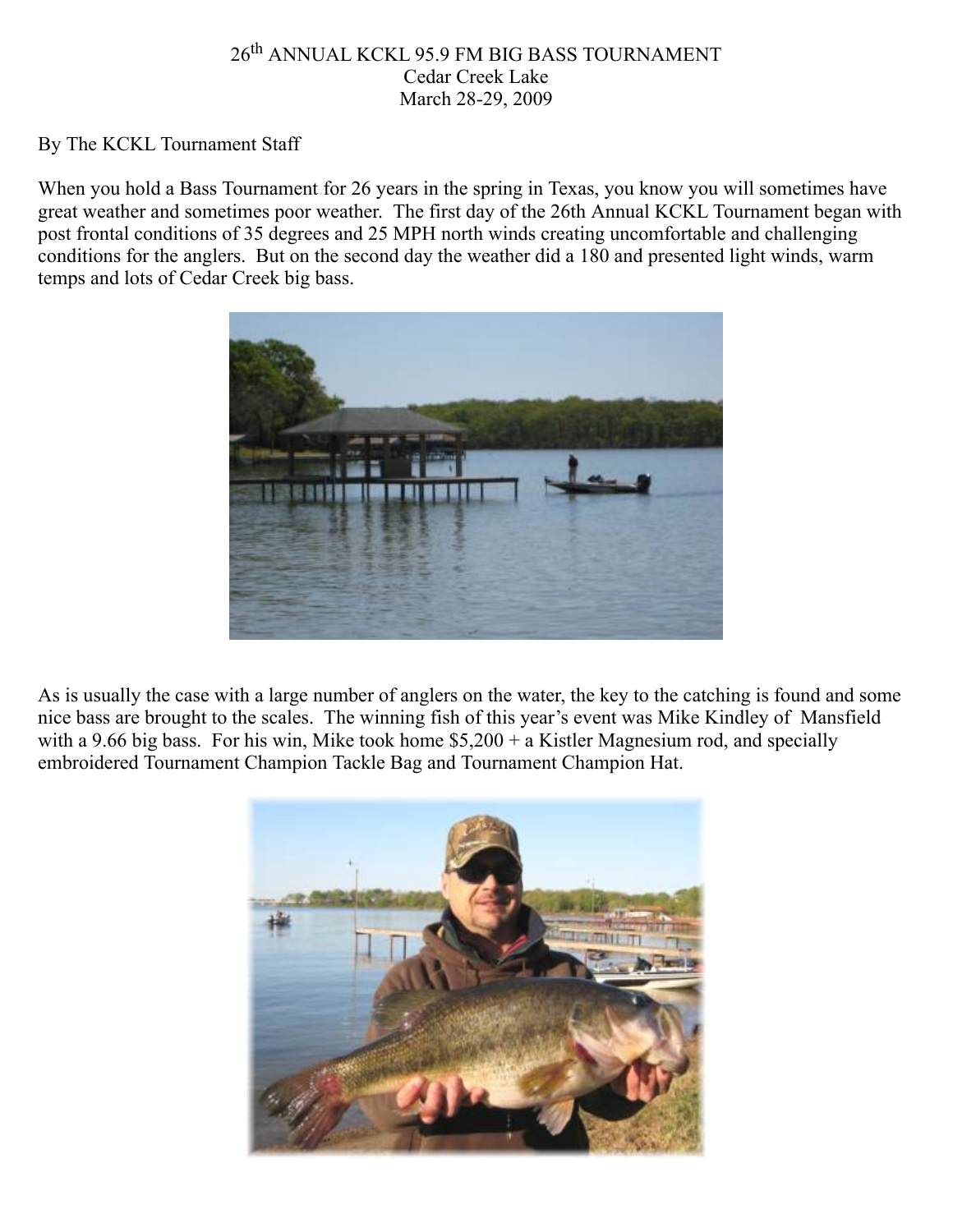2<sup>nd</sup> Prize was won by Rusty Harris of Port Neches with a 9.39 lb. bass. Rusty took home \$1,450 for his catch.



In addition to the Top 20 Places in the Final Standings, 80 anglers weighing in during the Hourly competition took home some cash.



Mike Vestal with an Hourly big fish entry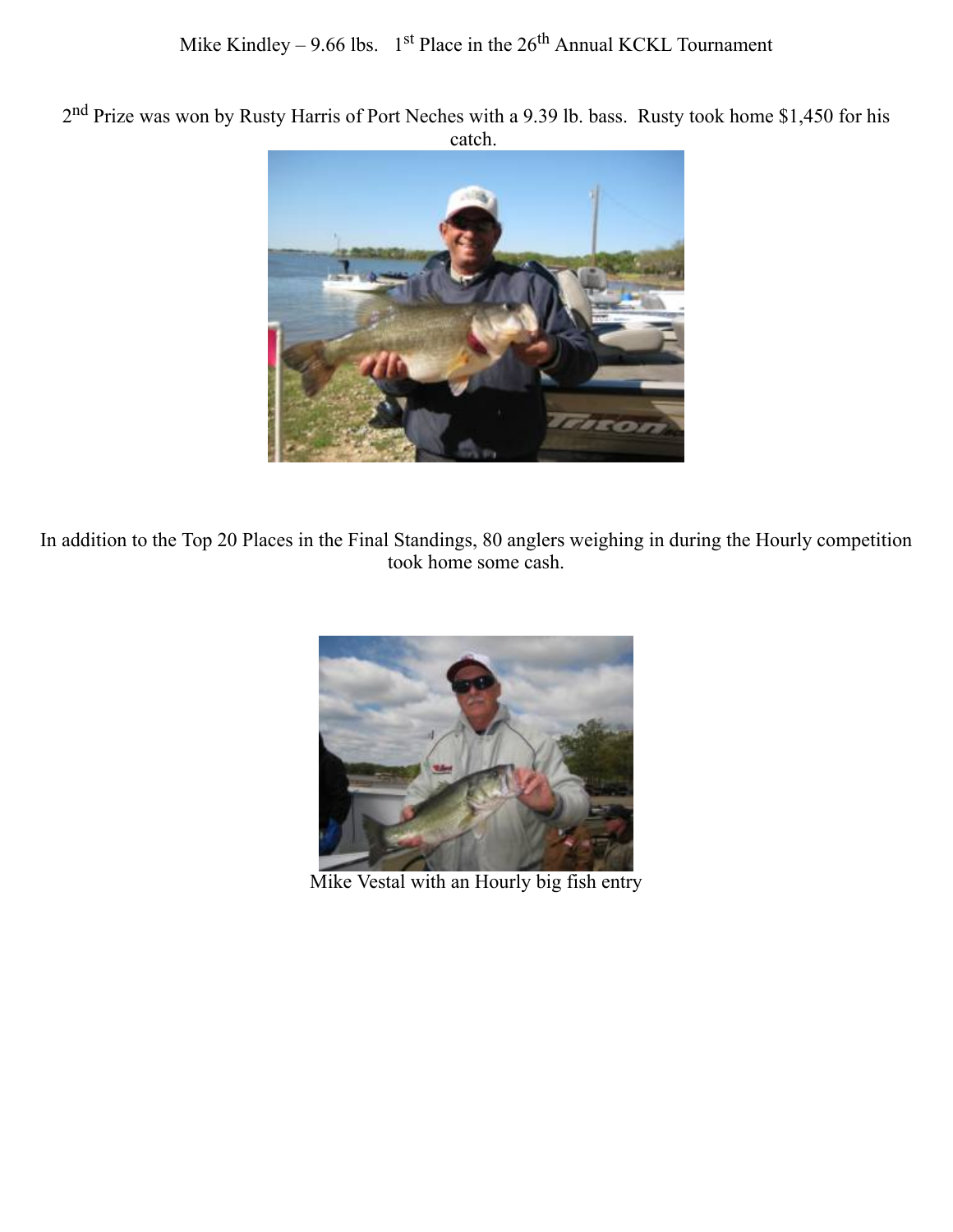

Long time KCKL angler Tommy Climer brings a nice 5 lb. class fish to win Hourly cash and try for the even weight Bonus Prize.

Since the 2<sup>nd</sup> Annual KCKL Bass Tournament, entrants have received Tournament hats as part of their participation. Some have claimed to have a hat from the 1<sup>st</sup> Tournament, but the truth is we didn't think about giving them away until the 2nd year.



Pat's collection of the hats from 26 previous KCKL Tournaments

One of the increasingly popular aspects of the Tournament is the Youth Division. Under 16 anglers can enter for \$10, win prizes in the Youth Division, and they are eligible for all other Tournament prizes including the \$5,000 1<sup>st</sup> Prize.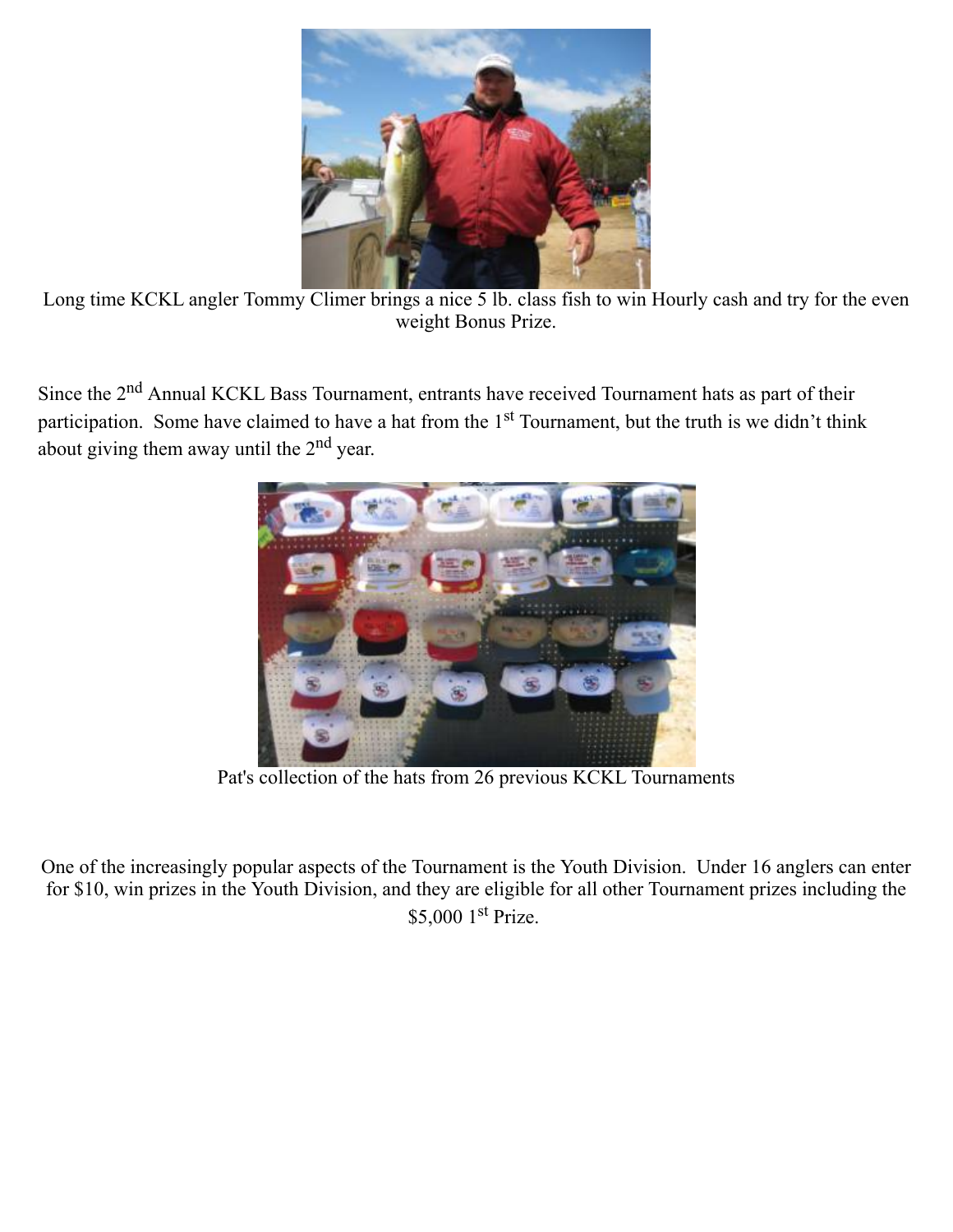

In addition to the 125 + Cash Prizes for fish catches, there were over 80 Door Prizes valued at \$45 to \$225 each including Kistler Rods, Lure Packs from Strike King Lures and Bumper Stumper Lures, and Gift Certificates and merchandise from Wulf Outdoor Stores.



Many anglers won prizes like a Kistler rod and Strike King Tackle Pack in the 80 Door Prize drawings after each day's Final Weigh In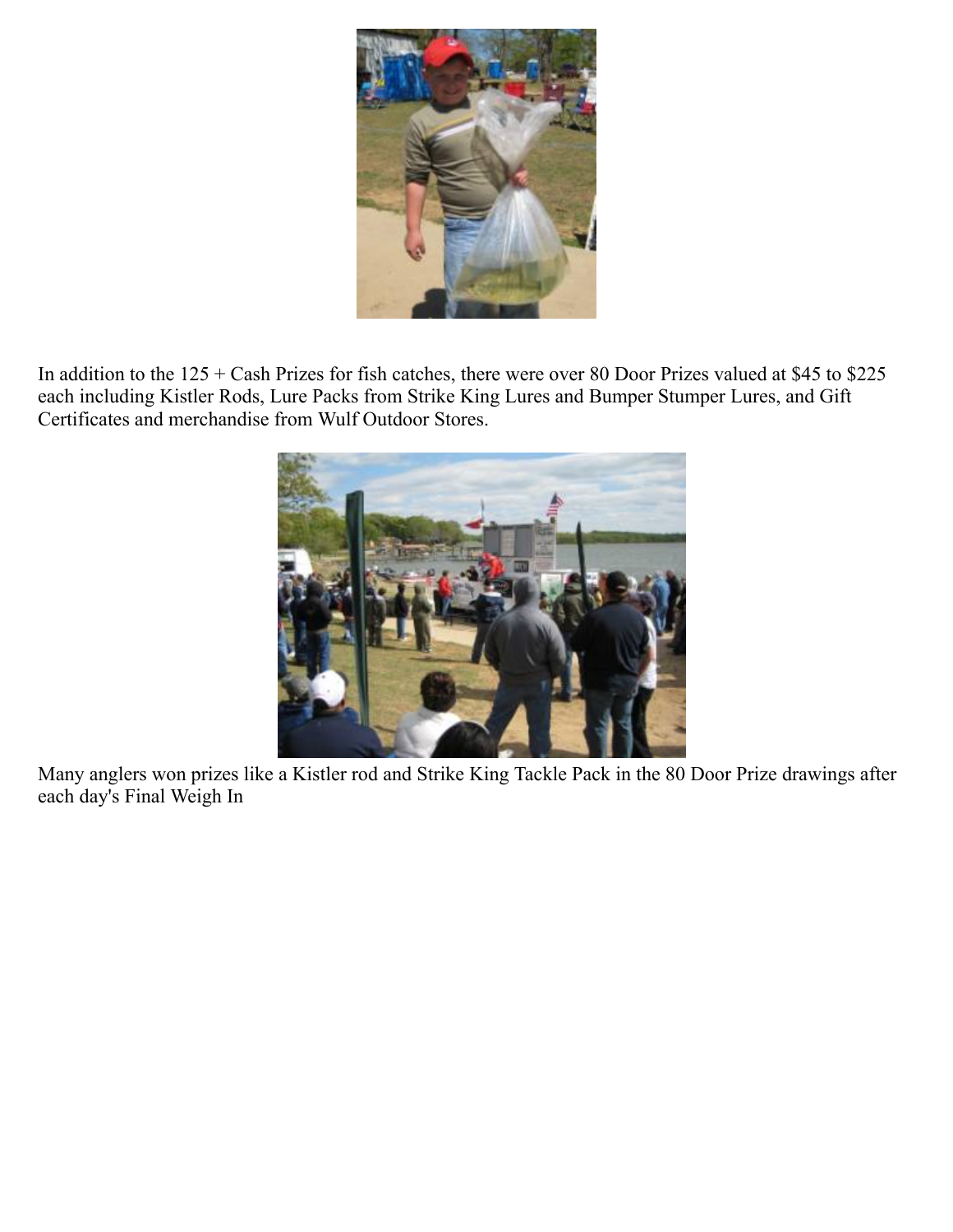

L to R - 2<sup>nd</sup> Place, Tournament Director Mike McBurney, 1<sup>st</sup> Place winner Mike Kindley,  $\&$ Tournament Operations Manager Pat Isaacson

# **We recently received the following Tournament recap by our 2009 Winner, Mike Kindley -**

"The 2009 KCKL Tournament started out with windy and cold conditions. Making it hard to get to your favorite fishing spots. Fishing was still pretty good with my partner taking me to school, catching about 15 fish to my 2. We caught most of them on soft plastics off of secondary points. We hit the water Sunday, it was clear and cold but no wind. Fishing from mid-lake south. The fishing turned on, as the weigh-in lines showed. My partner and I caught fish on a variety of baits from crankbaits to jigs, both shallow and deep water. To me it was a typical KCKL tournament. One day of good weather the other pretty tough, but both with great fish being weighed in. Cedar Creek never stops amazing me with the number of fish it has over 5lbs. Come join us this year for one of the best Open Tournaments in the state.

*Good Fishing*

*Mike (2Dogs) Kindley"*

Thanks for the kind words Mike. Below is a picture of Mike's release of the Tournament winning 9.66 lb. bass.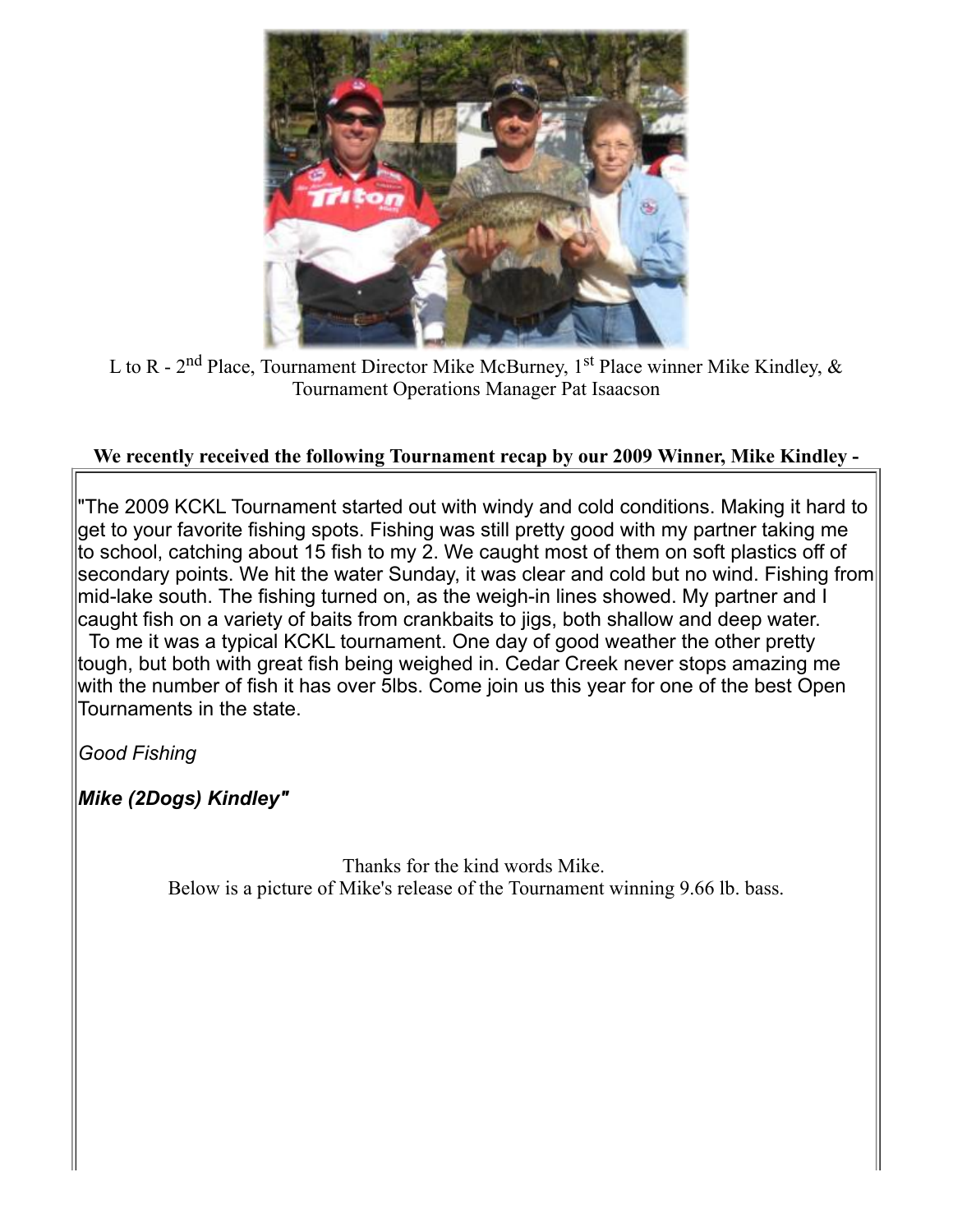

We would like to thank and acknowledge all our sponsors and supporters for the 26<sup>th</sup> Annual KCKL Tournament including Radio Station KCKL 95.9 FM, Triton Boats, Mercury Motors, H&W Marine, Wulf Outdoors, Strike King Lures, Kistler Rods, Vicious Line, Sewin Sam's Embroidered Graphics, and Bumper Stumper Lures.

Mark you calendar now for next year's  $27<sup>th</sup>$  Annual Tournament. Dates are March 27-28, 2010. More info will be posted at the Tournament web site www.fishingworld.com/kcklbass Hope you can join us.

|                                            |                   | \$5,200.00 plus Kistler Magnesium Rod,             |
|--------------------------------------------|-------------------|----------------------------------------------------|
| 1. Mike Kindley, Mansfield                 | 9.66              | 2009 Champion's Tackle Bag $&$ 2009 Champion's Hat |
| 2. Rusty Harris, Port Neches               |                   | $9.39$ \$1,450.00                                  |
| 3. Damon Lewis, Mabank                     |                   | $\ 8.95\ \$1,200.00\ $                             |
| 4. Robert "Chris" DiSanto                  |                   | $7.46$ \$\$\$ Overall + Hourly Cash                |
| 5. Justin Richardson, Scurry               |                   | 7.43 \$\$\$ Plus Youth Division Prizes             |
| 6. Terry O'Daniel, Waxahachie              | $6.96$ \\$\$      |                                                    |
| 7. Amy Hanson, Red Oak                     |                   | $ 6.76 $ \$\$ + Ladies Division Prizes             |
| 8. Robert Hughes, Athens                   | $ 6.68 $ \\$\$    |                                                    |
| 9. William Palmer, Arlington               | $6.41$ \$\$       |                                                    |
| 10. Terry Ashlock, Newark                  | $ 6.14 $ \$\$     |                                                    |
| 11. Scotty Catlett, Waxahachie             | $6.10$ \s\$       |                                                    |
| 12. Jerry Logan, Gun Barrel City 5.84 \$\$ |                   |                                                    |
| 13. Johnny Watkins, Mabank                 | $5.80$ $\sqrt{$}$ |                                                    |
| 14. Johnie Myers, Jr., Malakoff            | $5.78$ \stats     |                                                    |
| 15. Ted Vaughn, Maypearl                   | $5.77$ \$\$       |                                                    |
| 16. Michael Edgett, Arlington              | $5.71$ \$\\       |                                                    |

# **The 26th Annual KCKL 95.9 FM Big Bass Tournament Cedar Creek Lake March 28-29, 2009**